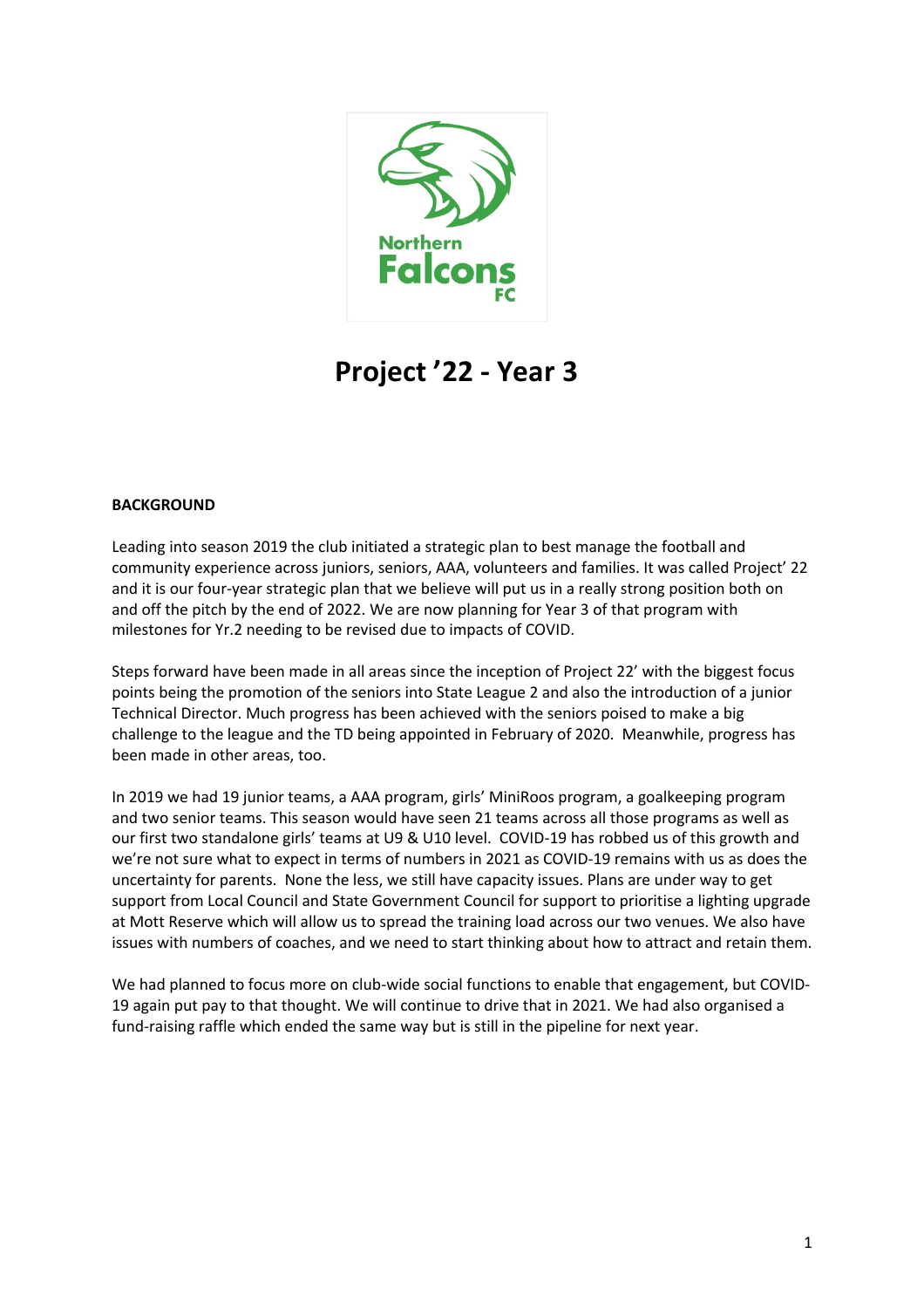# **Year 2 SUMMARY**

The overall aim of 2020 was to consolidate the seniors while more overtly strengthening the other pillars of Project '22. Financially, we formed a fund-raising committee who worked hard to get sponsorship dollars in the bank to prepare for possible co-contributions for facilities improvements. Unfortunately, COVID impacted that as we were only able to get in 30% of the funds that were pledged. We have pledged our support for the sponsors that did pay to roll that sponsorship over to 2021. We remain a competitive, ambitious non-NPL club.

Year 2 of Project '22 had been created keeping the results of the end of 2019 Club Survey in mind.

The pillars of Project '22:

- o Senior men's team promoted to from State 4 to State 2
- o Two teams in each junior age group, graded to suit all abilities
- o Improved coaching quality and consistency
- o Introduction of a girls' program and focus on strengthening connections
- o Introduction of a senior women's team
- o Encourage a culture of helping across the club
- o Continued expansion of our AAA program

## **PROJECT '22 – 2020 DETAILS**

## **Senior men's team promoted to from State 4 to State 2**

As the club's flagship team, the more the seniors progress, the more the entire club progresses. Playing in a higher league gives our older juniors a clearer pathway to stay with the club and it puts us on the radar of councils and sponsors to further invest in our football and community programs. It attracts better coaches throughout the club, and if done properly will engage our juniors and families with senior football. But it can only work if a positive culture is created and led by this team, and if there is closer connection with the juniors and families. As the first, most tangible step of Project '22, significant investment has occurred in this area in 2019.

| Achieved:    | New coaching staff performing at a high level.<br>positive upturn in on and off-field culture.                                                          |
|--------------|---------------------------------------------------------------------------------------------------------------------------------------------------------|
| In progress: | Junior mentoring program introduced but needs further attention.                                                                                        |
| 2021:        | Promotion to State 3.<br>Investment to reflect the financial impact of COVID-19.<br>Junior mentoring program to be driven harder from the senior group. |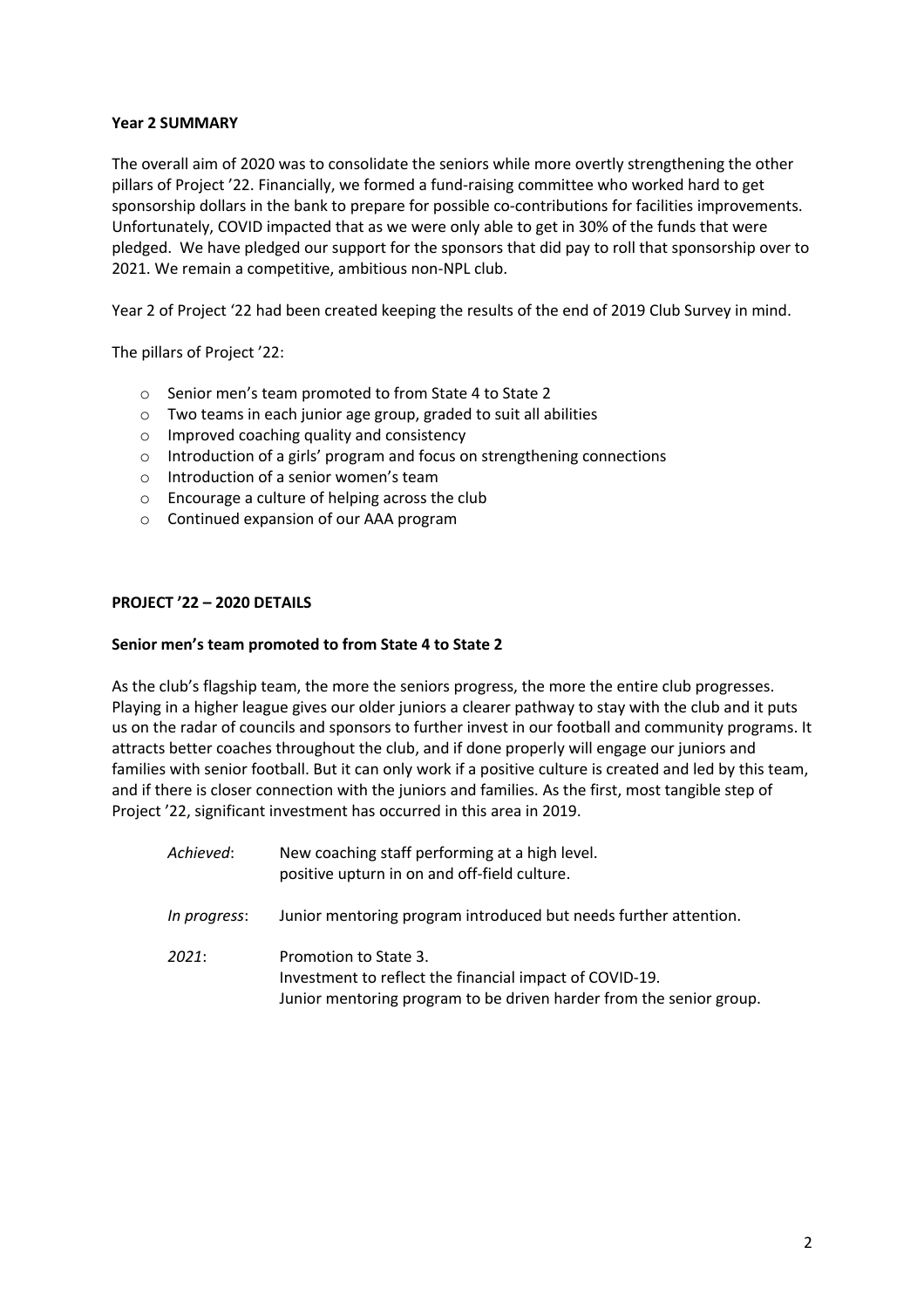# **Two teams in each junior age group, graded to suit all abilities**

As an inclusive club, we want everyone who wants to play to be able to play, regardless of experience and ability. But coaching groups with vastly different abilities does not benefit anyone anywhere on the scale of abilities and makes it very difficult for the coaches. Having at least two teams negates those issues, and players can develop amongst their peers at the appropriate level. Grading will continue to officially happen from U10 and up, optional in the younger age groups.

*Achieved*: Two graded teams in five age groups. *In progress*: The names 'Advanced' and 'Development' weren't well received. Implementing the graded teams caused confusion and some disillusion. *2021*: We will offer all returning kids from 2020 a spot in 2021 Rename 'A' and 'B', a nickname e.g. vipers or simply by the division / team Clearly define club policies around team numbers and player selection 'Trials' (if required) to be replaced by 'Introduction Days'

# **Improve coaching quality and consistency**

First and foremost, we are a football club. We need to constantly and consistently improve coaching quality to provide the best service to our football-playing members. That is why we exist.

| Achieved     | New senior coaching panel performing at a high level.<br>We now have 4 C Licensed coaches at our club with 6 other junior coaches<br>completing Skills Acquisition. Rest with no qualification.<br>More regular contact and 'checking in' to support coaches.<br>More regular coach meetings.<br>Continued commitment to the TD role inc. GK coaching for boys and girls. |
|--------------|---------------------------------------------------------------------------------------------------------------------------------------------------------------------------------------------------------------------------------------------------------------------------------------------------------------------------------------------------------------------------|
| In progress: | More coaches need qualifications and development.<br>Still a lack of consistency with coaching quality.<br>Better sharing between coaches.<br>Continue focus on giving coaches emotional & technical support (TD)                                                                                                                                                         |
| 2021         | More coaches to obtain qualifications.<br>Re-secure as many of 2020 coaches as possible.<br>Recruit new coaches from outside the club.<br>What it will take to have all-qualified coaches without leaning on parents?                                                                                                                                                     |

## o **Introduction of a girls' program and focus on strengthening connections**

The Falcons has been a male-dominated club and we want to evolve in this area.

*Achieved*: Introduction of a girls' MiniRoos program for 40 girls (two semesters). Introduction of three junior girls as coaches of that program. Introduction of stand-alone U8, U10 & U11 girls' teams Introduction of female coaches for all bar one team Steps towards understanding what it *really* means to be an inclusive club.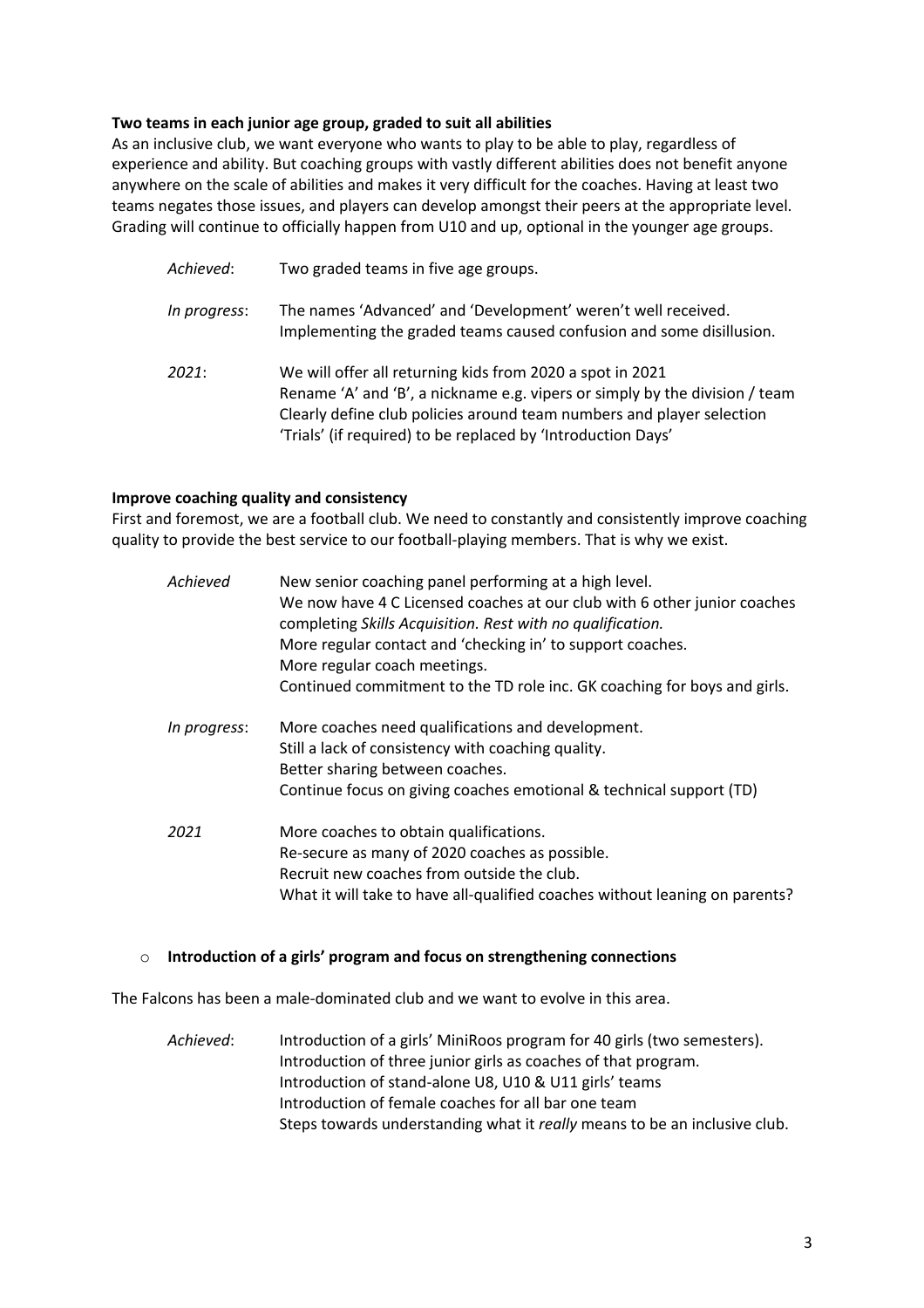*In progress*: Creating a truly inclusive environment for women and girls, by giving girls/women the same opportunities the boys/men enjoy

*2021*: Continue the MiniRoos program at existing levels. expand the stand-alone girls' teams further from the MiniRoos girls coming through

## **Introduction of a senior women's team**

This is a longer-term ambition, more widely a part of improving female participation. There is a lot to put in place first and that is the aim before we can do this properly and by the end of season 2022 (or beyond). The aim is to establish and develop a women's team, which is comparatively as competitive as the men's team.

#### **Encourage a culture of helping across the club**

We need more people doing more things. We need to ask for help and know that people are ready to help.

| Achieved:    | Ten initially then eight people on the committee instead of four.<br>Founding Victorian member of DT38.<br>Some assistance in the canteen.                                                                                                                                                                                  |
|--------------|-----------------------------------------------------------------------------------------------------------------------------------------------------------------------------------------------------------------------------------------------------------------------------------------------------------------------------|
| In progress: | Understanding how we can best use volunteers in the canteen.                                                                                                                                                                                                                                                                |
| 2021:        | High priority to encourage more volunteer work in all areas of the club.<br>As we grow, we need to help each other more.<br>Create a plan to engage and keep engaged a volunteer army.<br>Run club-wide social events and activities to better engage our community.<br>Encourage teams to run team-specific social events. |

#### **FINANCES**

Due to the impacts of COVID, a greater focus on managing costs will take place in 2021 so that reserves can be built up and prepared for strategic investment in 2022/2023.

- continued attention required on increasing sponsorship investment
- more fundraising and social events
- minimal kit purchasing in 2021 as we will use 2020 kits
- minimal equipment purchasing (balls, bibs, cones etc) kit purchasing in 2021 as we will use 2020 equipment
- no increase in registration fees to attract parents back to club after COVID
- maintain seniors in line with financial impacts of COVID
- relationships with Council and FV strengthened so that they come on the journey with us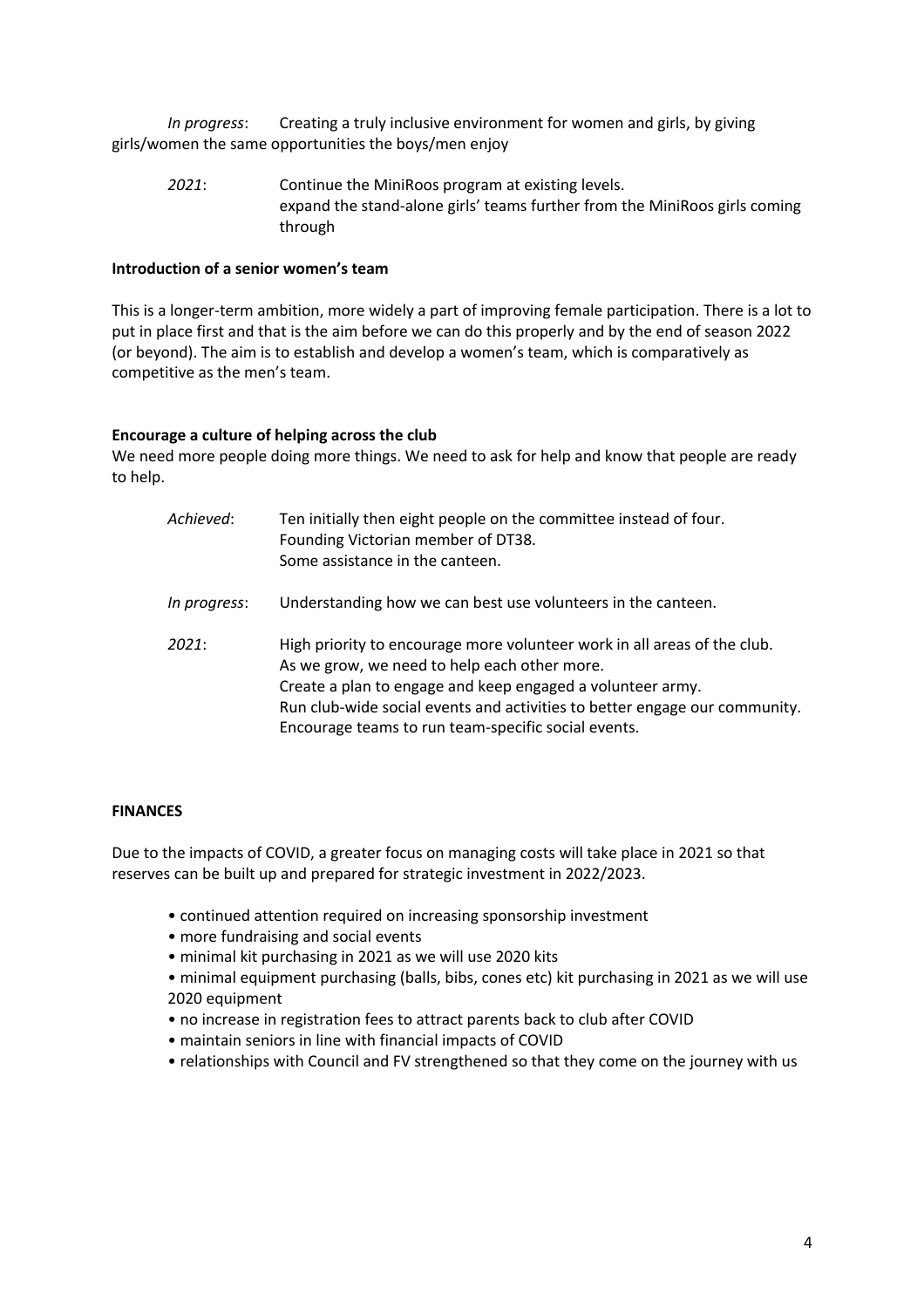## **GOVERNANCE**

In 2020, there were two new committee members, taking the total to ten. Roles, responsibilities and sub-committees were formed to enable more productive committee meetings. Committee meetings were held monthly for the first time.

Greater efficiencies will be found through 2021 as this new way of working beds down.

We are working with FV to improve their new, cumbersome registrations process and we will look to take advantage of the Play Football payment gateway for registration payments thus eliminating double handling of finances and information.

## **COMMUNICATIONS**

Improved communications were a focus for 2020 but there are still major holes in our process. Committee has created a communication workflow which will leverage JotForm EOI's and the Play Football system to streamline.

An improved, professionally presented website will be presented in 2021 as well as streamlined social media content. We will look at engaging a media student to create footage, take photos and write articles for TeamApp (internal), Facebook (internal and external) and the website (mostly external).

## **ENVIRONMENT**

Pick off the 'low hanging fruit'. Council will help in this area.

In 2021, we will:

- make more obvious recycling bins, including new signage
- encourage the use of keep-cups for coffee
- demand kits are supplied not wrapped in plastic

We will lobby the council to add a dishwasher to Hayes so that actual crockery can be used and reused without extra labour.

We will lobby council to use our club as a trial for solar panels that connect to a battery to run our floodlights during training.